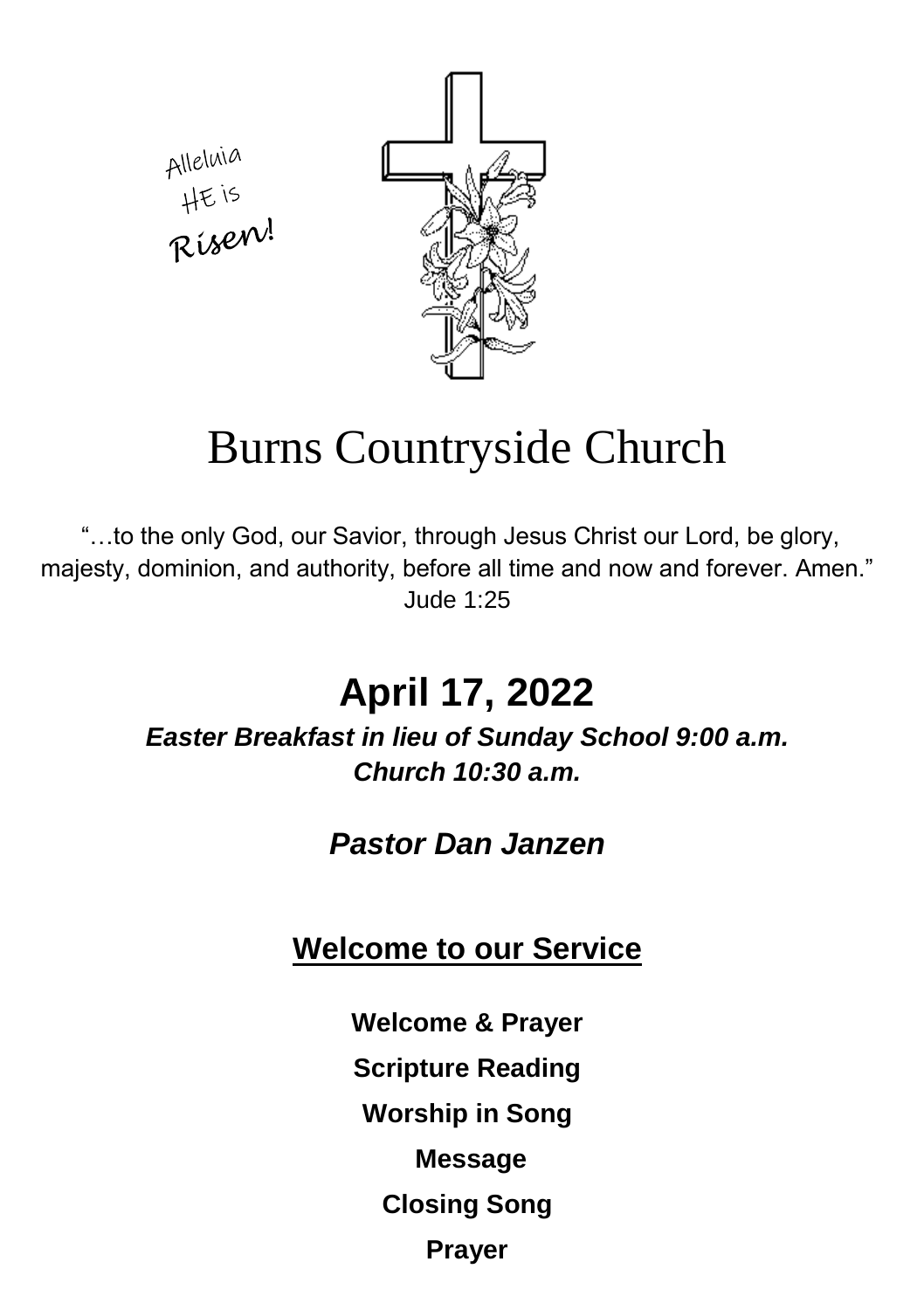#### **Today & Announcements**

- Easter Sundav
- Service Leader: Larry Goodwin
- Offering today: General
- Scripture reading: Matthew 28:1-10 Cale Wiebe

#### **This Week**

- **Tuesday 6:00 a.m.**  Men's Bible Study
- **Tuesday 7:00 p.m.** Women's Bible Study
- **Wednesday- 6:30 p.m. - 8:00 p.m.**  Youth Group *Sticks and*  Twigs – 7<sup>th</sup> through 12<sup>th</sup> grade

#### **Upcoming**

**June 6-10-** Vacation Bible School

#### **Prayer Requests/Praises**

- ❖ Our country, our town, our church (and leaders)
- ❖ Ukrainian/Russian conflict & conflicts around the world
- ❖ Josh Morgan

.

- ❖ Harold Lefert
- ❖ Donovan Funk
- ❖ Niomi Thompson
- ❖ Cathy Westfall (Crane)
- ❖ Roberta Tull cancer
- ❖ Eli Parker Jantz family
- ❖ Graber Ministries
- ❖ Melanie's niece Laura
- ❖ Gina Britton
- ❖ Bible School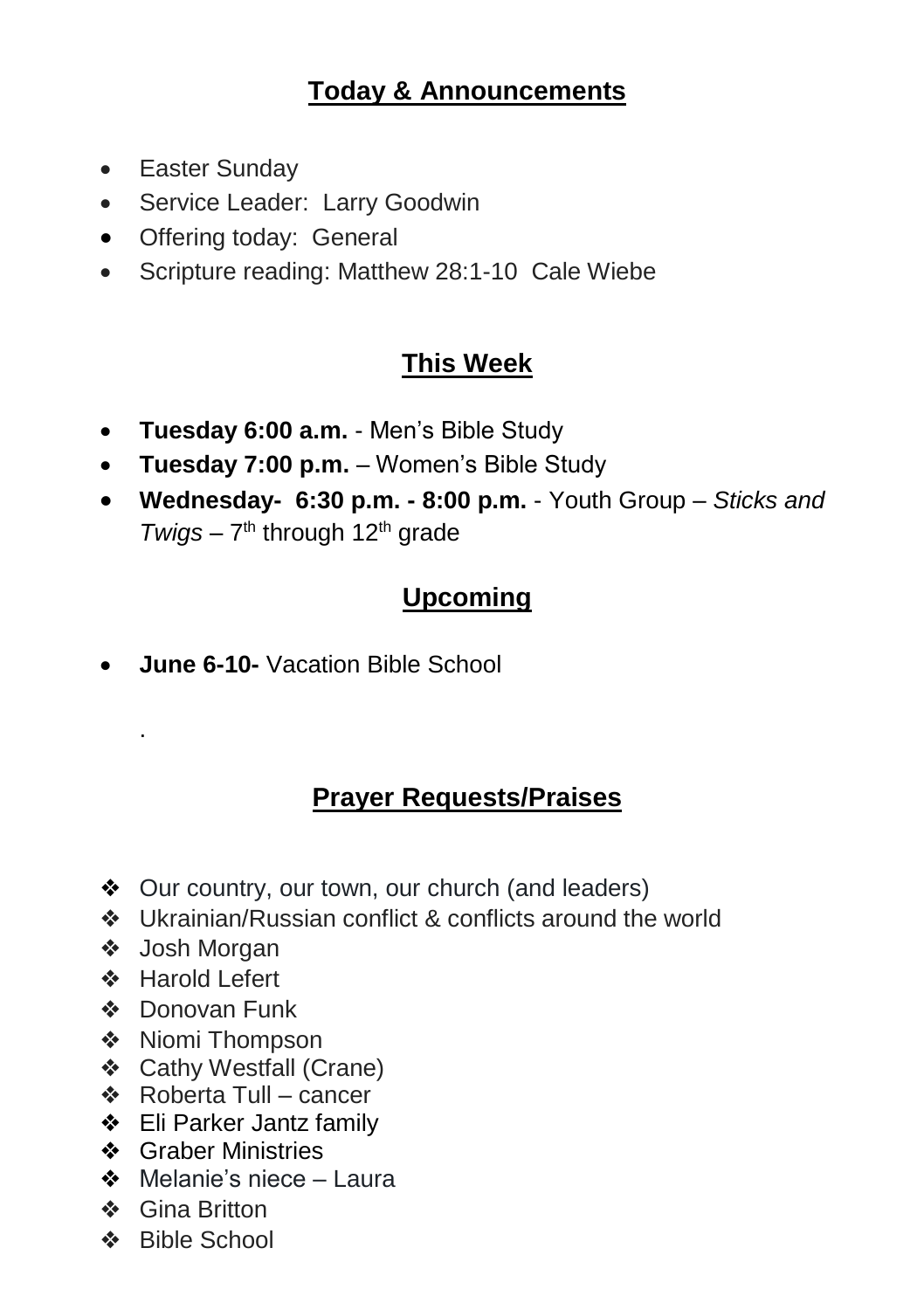#### **Missionaries**

- $\geq$  Dave and Eileen Barkman Japan
- $\triangleright$  Rudi and Beth Fehr Missouri
- $\triangleright$  Cory and Leslie Young Golden Spur Ministry
- $\triangleright$  Dennis and Cindy Wiens Middle East Sat 7
- $\geq$  Youth Group and Leaders

#### *Interested in joining the church or questions: Contact Pastor Dan*

#### Cell: 316-804-5143 [daniel.b.janzen@gmail.com](mailto:daniel.b.janzen@gmail.com) burnscountrysidechurch@gmail.com

*Give online & see upcoming events*

#### **wwww.burnscountrysidechurch.org**

**Church Elders/Shepherds**

Glenn Langenegger (Chairman), Larry Goodwin, Dan Walker, Todd Wiebe

## **Verse of the Week**:

I Corinthians 15:3-4

<sup>3</sup> For what I received I passed on to you as of first importance<sup>[\[a\]](https://www.biblegateway.com/passage/?search=1%20Corinthians%2015%3A3-4&version=NIV#fen-NIV-28722a)</sup>: that Christ died for our sins according to the Scriptures, **<sup>4</sup>** that he was buried, that he was raised on the third day according to the Scriptures, (NIV)